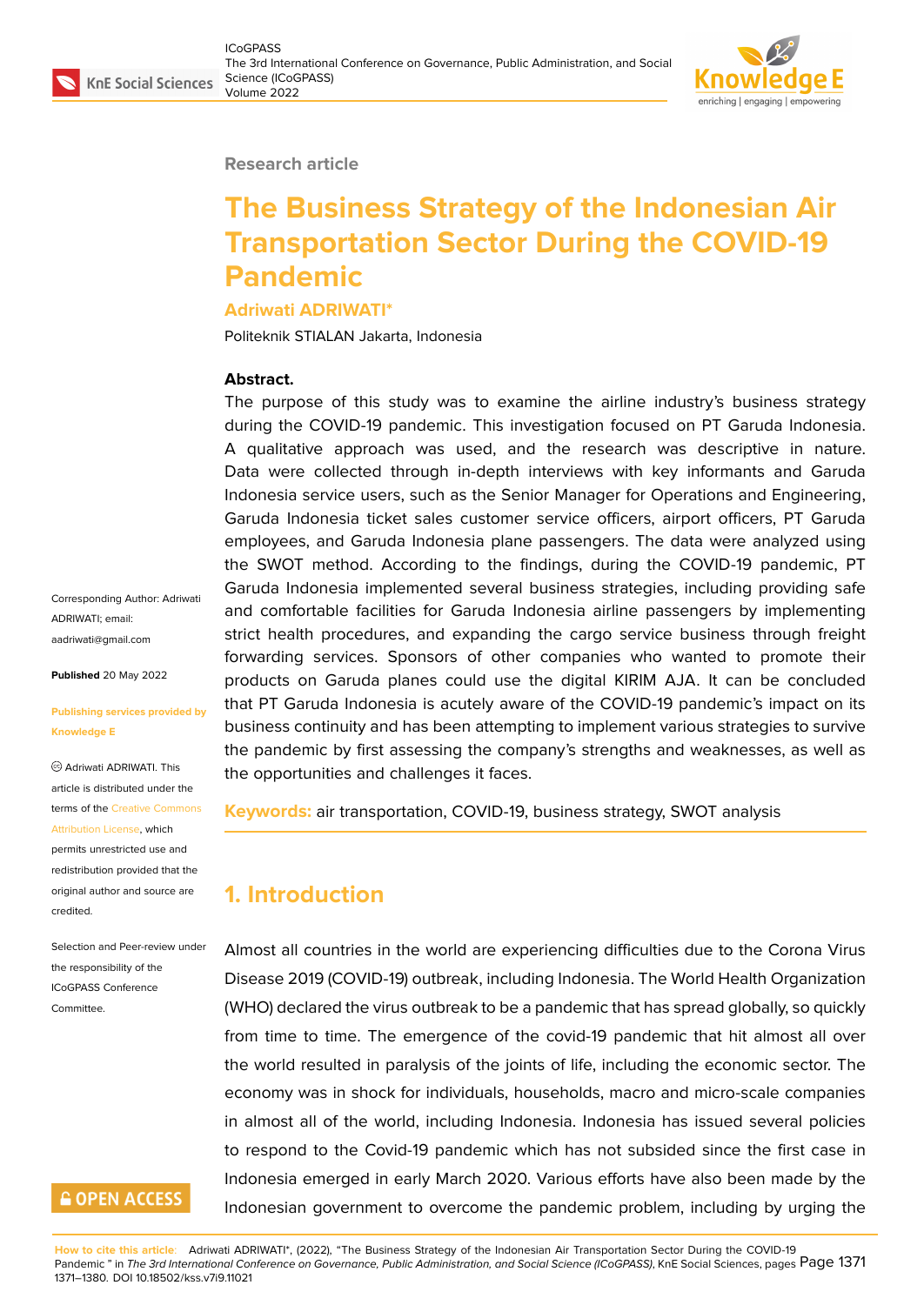**KnE Social Sciences** 





public to stay at home. have a great impact on men the decline in community mobility, which leads to a reduced demand for transportation modes. One of the impacts is the decrease in the movement of transportation modes. This is because the government made a decision with the existence of a new social system, namely social distancing and physical distancing, and was followed up with the Large-Scale Social Restriction Policy (PSBB) and the Enforcement of Restrictions on Community Activities (PPKM). The existence of the COVID-19 pandemic has an impact on almost all mass transportation sectors which have experienced a decline in passengers, including air transportation. Therefore, 'forcing' all transportation companies, including air transportation, to make some special adaptations in order to maintain their existence, by implementing precise business strategies in order to survive.

PT. Garuda as the largest airline in Indonesia is one of the modes of transportation that has been affected by the COVID-19 pandemic. President Director of Garuda Indonesia, Irfan Setiaputra, said that the number of airline passengers had fallen by 90 percent. Currently, Garuda's passenger occupancy rate is only 10%. "So the Covid-19 pandemic has indeed caused a significant impact on the aviation industry", said Irfan in the Webinar "Anticipation and Adaptation of the Transportation Business World in the New Normal (Ipotnews, 16/6/2021). If this condition is allowed to continue, it will have an impact. Therefore, Garuda must be able to find a way out by developing business strategies in other sectors so that it can continue to exist in the aviation world.

# **2. Theoretical Framework/Related Research**

## **2.1. Theoretical Framework**

Business is a term to describe all the activities of various institutions from those that produce goods and services that are necessary to meet people's daily lives (Manullang, 2013: 7). To carry out these business activities, the community uses land, sea and air transportation modes. To increase sales of its products, companies need to carry out various strategies. Corporate strategy relates to activities to determine how much resources will be invested in existing businesses or new businesses that are planned to strengthen the portfolio they have (Hamid and Arifin, 2016). If the decision taken is to continue the functionalization of the business existence, then the strategy taken is a stability strategy. If the company plans to grow it with a new business, it tends to choose a growth strategy. Meanwhile, if there are reduced activities in the future, the strategy taken is a downsizing strategy (Hamid and Arifin, 2016). Thomson and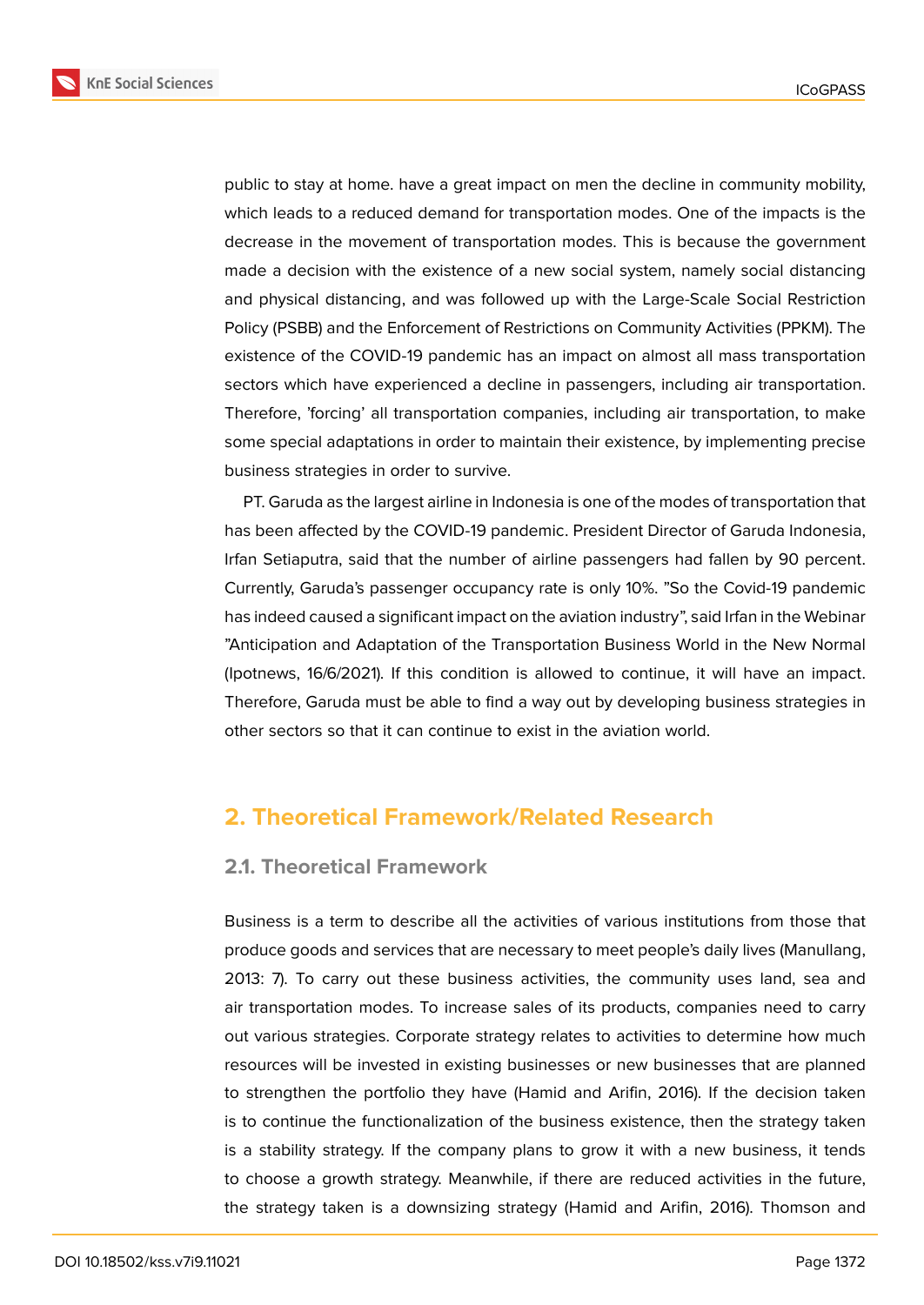



Strickland (Sampurno, 2013: 120) suggest that to analyze the company's strategy there are two indicators that need to be considered, namely: (1) whether the company can achieve its financial targets and strategic objectives; and (2) whether the company's performance is above the industry average. According to Glueck (Hamid and Arifin, 2016) the implementation of a stability strategy will be effective if the company is in the following three conditions: 1) a company in an industry that is already established, 2) the company achieves success in its business activities, and 3) changes in environmental conditions are very slow.

In determining the business strategy of an organization can use many analytical methods, one of which is a SWOT analysis (Strengths, Weaknesses, Opportunities, Threaths). According to Pearce and Robinson (Hamid and Arifin, 2016) SWOT analysis is a systematic way to identify the strength and weakness factors in a company as well as the opportunity and threat factors in the environment facing the company. Gurel and Tat (2016) have identified several variables that must be analyzed by management, as shown in table 1.

### TABLE 1: SWOT Variable Identification.

| 1.               |                                                                                                                                                   | Strengths and weaknesses                                                                                                                                                                                                                                                                                                                                                                                                              |
|------------------|---------------------------------------------------------------------------------------------------------------------------------------------------|---------------------------------------------------------------------------------------------------------------------------------------------------------------------------------------------------------------------------------------------------------------------------------------------------------------------------------------------------------------------------------------------------------------------------------------|
|                  | nel Management Computer Information Sys- operation<br>tem Control Systems Costs Customer loyalty structure Physical<br>Labor relations Leadership | Company Reputation Brand Names Chan-Location Management Manufacturing and<br>Marketshare<br>Organizational<br>facilities/equipment<br>Decision making Distribution Economic of Product/service differentiation Product/service<br>Scale Financial Resources Government Lobby- quality Promotion Public relation Purchasing<br>ing Human resources Inventory Management Quality control Research and development<br>Selling Technology |
| $\overline{2}$ . | <b>Technological forces</b>                                                                                                                       | Threats and opportunities: Economic forces Industrial forces Political/legal forces Social forces                                                                                                                                                                                                                                                                                                                                     |

## **2.2. Related Research**

Previous research that has been done shows several findings. Bunga et al (2017) studied about marketing strategy applied by airlines with low cost carrier concept at PT. Garuda Indonesia Citilink, its impact on the company's competitiveness. The results of the study concluded that PT. Garuda Indonesia Citilink has experienced very rapid growth in terms of the number of passengers, flight frequency, and flight routes, due to the cheap ticket prices provided.

Another research by Rosmadi (2021) about the business strategy in marketing Waroenk Ngemil products through social media, which explains that this strategy can work as expected by paying attention to consumer purchasing power during the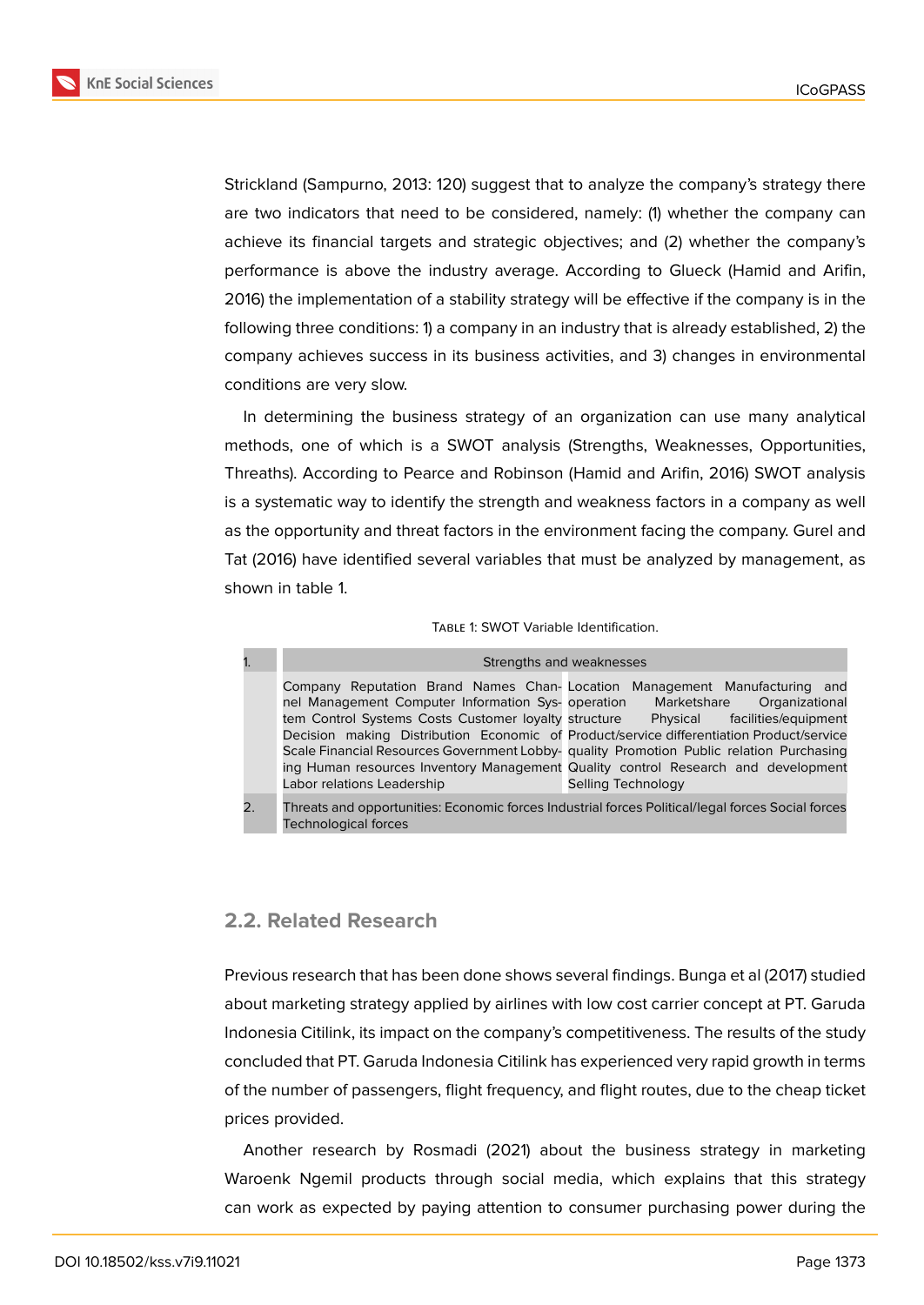

Covid-19 pandemic. However, by using social media facilities, the funds needed by small business actors have an impact on reducing business capital

Then. Research by Sumarni (2020) concluded that Covid-19 pandemic had an impact on decreasing demand for sharia products and hampering sharia production because the raw materials came from foreign countries.

# **3. Methodology**

This research is a type of descriptive research, while the method used is a qualitative method. The data used in this study are primary data and secondary data. The method used in primary data collection is in the form of observations made directly to the field, namely at Soekarno Hatta airport and Garuda Indonesia aircraft hangars and in-depth interviews with key informant. The key informant in this study include: Senior Manager Operations and Engineering, Garuda Indonesia ticket sales customer service, airport officers, PT Garuda employees, Garuda Indonesia flight passengers. Furthermore, secondary data was extracted from internet sites and other related reports related to the object of research. Secondary data were obtained from: electronic media (Kompas.com, Merdeka.com, etc.), PT Garuda Indonesia website (Garuda Indonesia profile, PT Garuda Indonesia organizational structure and PT Garuda Indonesia financial reports). The data analysis method used in this study is the SWOT analysis method, which consists of Strenghts, Weaknesses, Opportunities and Threaths. SWOT analysis aims to maximize strengths and opportunities, but can minimize weaknesses and threats.

# **4. findings and analysis**

## **4.1. Overview of PT Garuda Indonesia (GA)**

Garuda Indonesia currently serves more than 60 destinations around the world and various exotic locations in Indonesia. Garuda Indonesia Group operates a fleet of 210 aircraft in total with an average fleet age of under five years. Meanwhile, Garuda Indonesia as the main brand currently operates 142 aircraft, while Citilink operates 68 fleets. Until 2020, Garuda Indonesia has succeeded in getting recognition from various parties, including Garuda Indonesia achieving a 5-Star On Time Performance Rating 2020 from OAG Flightview, which is an Independent On Time Performance rating agency based in the UK. In addition, Garuda Indonesia also won "The Best Airline in Indonesia" for 4 consecutive years from 2017 - 2020; "Major Airlines - Traveler's Choice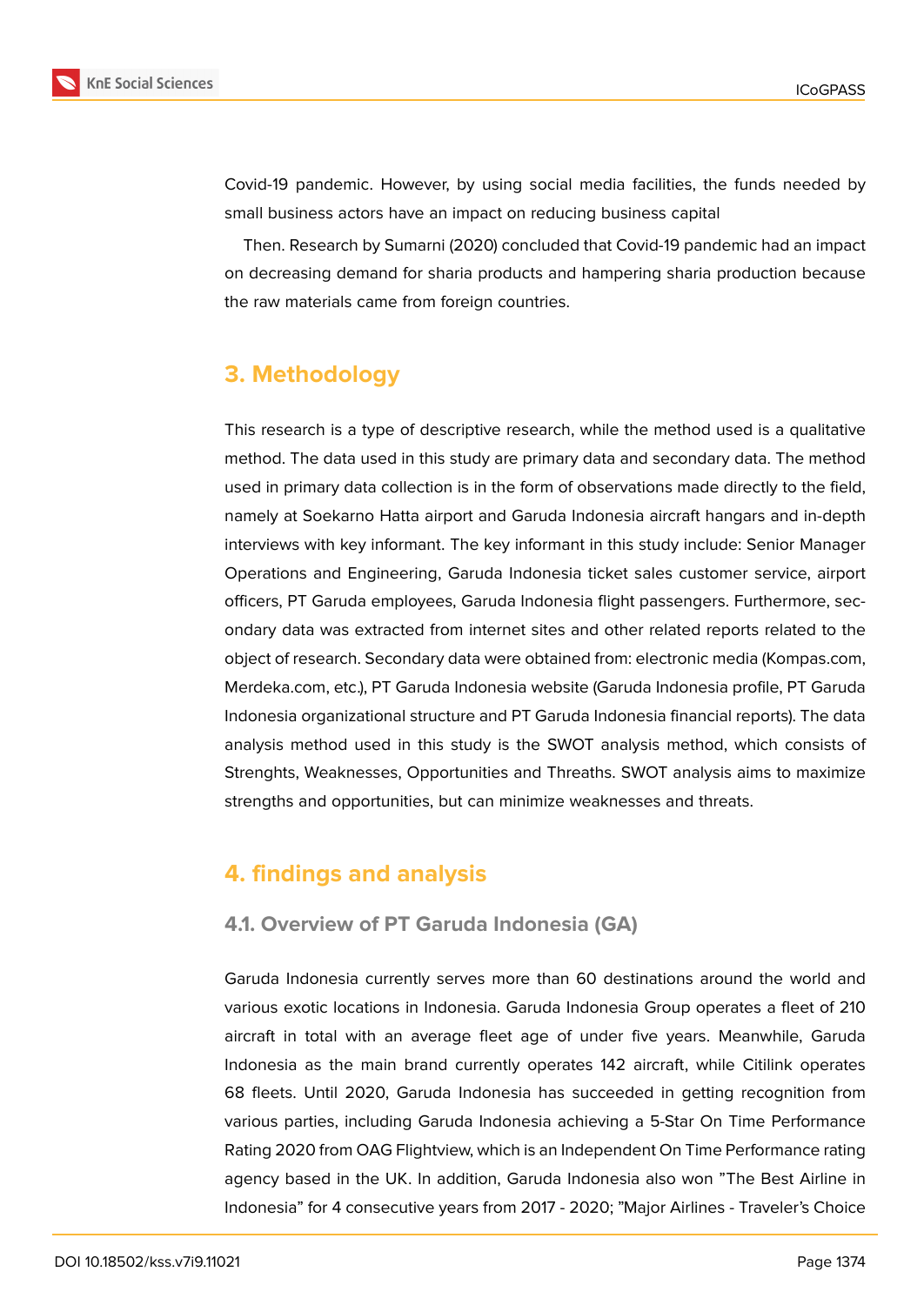

Major Airline Asia" for 3 consecutive years from 2018 - 2020 from the TripAdvisor 2020 Traveler's Choice Airlines Awards and has been named one of the airlines with the implementation of the best health protocols in the world version of the "Safe Travel Barometer". (www.garuda-indonesia.com).

In line with its efforts and commitment to provide a safe and comfortable flying experience for all service users, especially when traveling during the Covid-19 pandemic, Garuda Indonesia Consistently Prioritizes Security and Comfort Aspects One of them by Strictly Implementing Various Health Protocol Policies in All Lines Service Mainly Through Physical Distancing Policy During Flight.

The impact of the decline in passengers was also confirmed by the senior manager of operations engineering of PT Garuda Indonesia as the results of the interview as follows:

"The COVID-19 pandemic, which has been running for more than a year, has had a very significant impact on all sectors, especially the aviation sector. Not only Garuda, all airlines, both domestic and foreign, have been affected by this pandemic. The number of Garuda passengers also decreased significantly due to public concerns about the transmission of the COVID 19 virus, in addition to government policies that took preventive measures to tackle the increase in COVID 19 cases in Indonesia by imposing large-scale social restrictions and limiting the movement of people across countries (except for passengers) / repatriation / Indonesian citizens who will return to Indonesia or foreigners who will return to their countries of origin) make airlines also cut flight frequencies due to falling demand to minimize operational costs incurred".

After making observations at the airport on April 22, 2021, Soekarno Hatta international airport seemed deserted. The absence of these passengers has a significant impact on Garuda Indonesia's revenue. The decline in the company's income finally forced the company to borrow from the government. This is as published in the digital daily Merdeka February 9, 2021, that PT Garuda Indonesia has successfully completed the process of disbursing the proceeds from the issuance of the Mandatory Convertible Bonds (OWK) of Rp. 1 trillion for a tenor of 3 years. The funds will be used to support liquidity, solvency, and finance the company's operations.

The decline in the company's revenue for PT Garuda Indonesia was confirmed by Senior Manager operation engineering as the results of the following insights:

"From the company's point of view, it has been confirmed that the company's revenue will fall in line with the decreasing demand (passengers) due to this pandemic. while in terms of costs incurred, due to a decrease in demand, so that there is also a decrease in the number of flight frequencies, direct operational costs (which are variable) also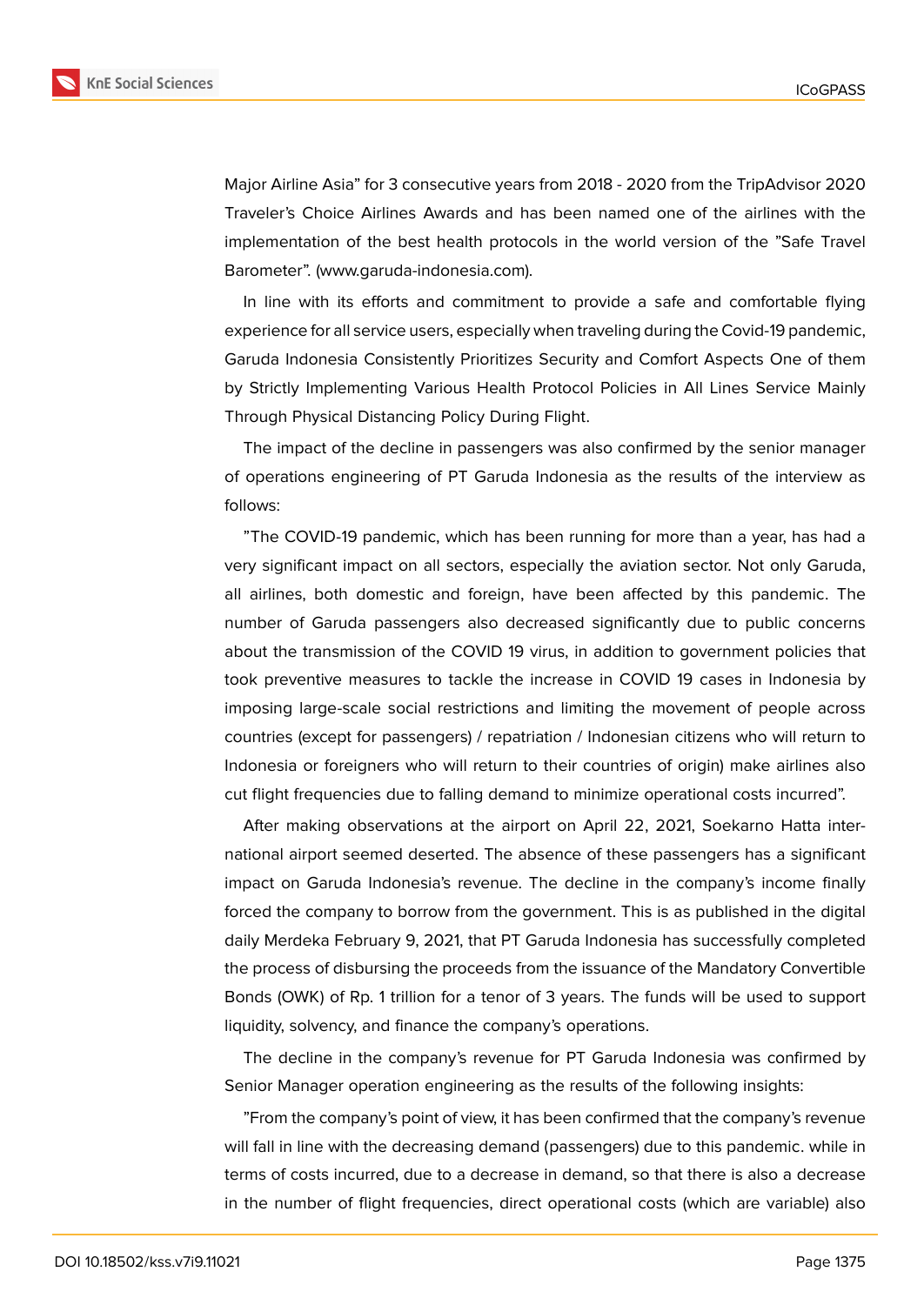

decrease, but there are some fixed cost flight operational costs such as aircraft rental costs, maintenance aircraft, human resource costs and other fixed costs that remain the company's expense.

Furthermore, when asked about the strategy taken by the company in an effort to maintain the company's existence, it was stated as follows:

"Doing various ways to stay afloat, by making several breakthroughs such as:

1. increased flights to accommodate demand cargo,

2. expanding charter flight business opportunities,

3. conduct a campaign to support government programs in vaccine prevention, such as reducing the capacity of seats sold to maintain health protocols with the "Because You Matter" campaign, "Let's Wear a Mask" aircraft livery),

4. Negotiating with the Lessor regarding the restructuring of the aircraft charter fee

5. perform cost efficiency by reducing the number of human resources (early retirement, no extension of contract employees)

6. Negotiating for support from the government

7. Maximizing passenger loading on certain routes, and maximizing the use of aircraft owned

Finally, after doing study at PT Garuda Indonesia, the SWOT analysis was carried out as explained below:

Based on the SWOT analysis, the following business strategies for PT Garuda Indonesia can be recommended:

SO Strategy: (Using Strength to take advantage of opportunities, developing existing strengths to take advantage of opportunities/aggressive growth strategies), by:

1. Provide safe and comfortable facilities for GI airline passengers by implementing strict health procedures in order to regenerate public trust who travels by plane for family, official and other purposes

2. Expanding the cargo service business through the digital shipping service KIRIM AJA

3. Provide space for sponsors of other companies who want to market their products on Garuda planes

WO Strategy: (Overcome weaknesses by taking advantages of opportunities, taking advantage of opportunities by minimizing weaknesses/product and market diversification strategies) through:

1. Minimize and streamline operational costs such as: fuel efficiency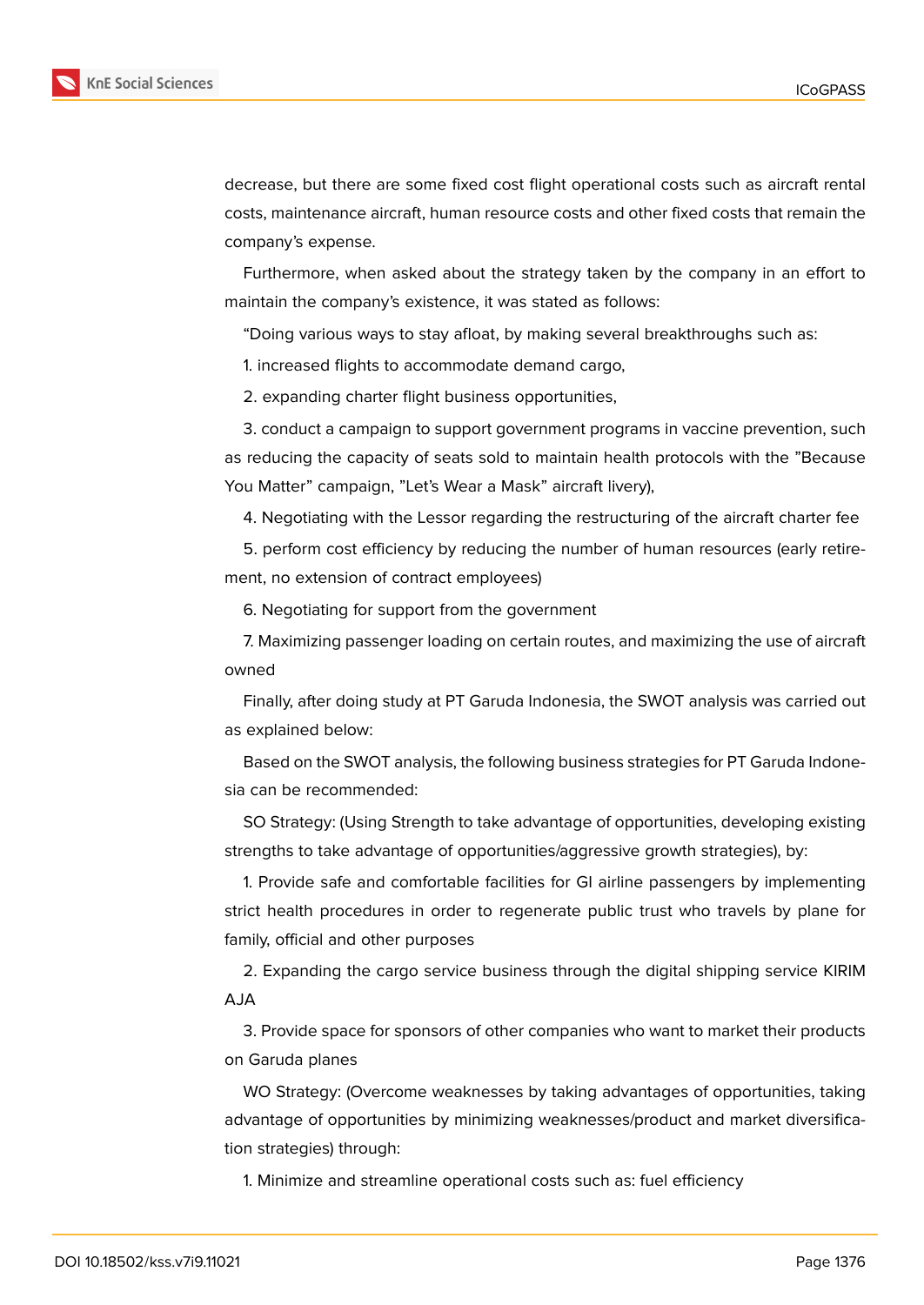

### Table 2: Garuda Indonesia's SWOT.

## **STRENGTHS WEAKNESSES**

a) Company Reputation : Garuda Indonesia is the a) Costs: 1) High operating costs so the oldest Indonesian national airline in Indonesia which has price of airline tickets is high 2) The been operating since 1949. b) Brand Names : Garuda types of aircraft vary greatly so that the Indonesia is the best airline in Indonesia and the 6th cost of purchasing spare parts becomes best on the Asian scale c) Channel Management : GA expensive b) Purchasing: Aircraft rental has a sophisticated revervation system d) Computer prices that are higher than the market Information System: GA has a sophisticated operating price c) Organizational structure: The system and revervation system e) Control Systems: GA organizational structure is too big d) has a sophisticated operating system f) Costs: GA has its Leadership: High position positions are own maintenance facility, so it is more efficient and better often taken from outside the organization g) Customer loyalty: 1) GA has a Garuda Miles program that e) Garuda international flights that cannot can be used by loyal passengers using GA in the form of compete with other international airlines, free tickets, etc. 2) GA provides pre-flight services in the especially foreign airlines. form of: First Class Lounge for Boeing 777 passengers, and Business Class Lounge h) Distribution: GA has a small plane that functions as a feeder i) Economic of Scale: The number of GA aircraft in 2019 is approximately 170 j) Government Lobbying: GA is the only Indonesian airline that is trusted to transport Indonesian pilgrims by the Government of Saudi Arabia k) Manufacturing and operation: GA received the IATA Operational Safety Audit (IOSA) certificate from The International Air Transport Association (IATA) as an airline that has implemented international standard operational management and control systems. l) Organizational structure: 1) GA is categorized as Very Good in implementing the company's GCG in 2019 by independent assessors 2) GA has its own maintenance facility, so it is more efficient and better m) Physical facilities/equipment : 1) The number of GA aircraft in 2019 is approximately 170 2) GA provides facilities in the form of: Flat Bed Seats, more legroom with a minimum pitch of 32 inches, and Wifi 3) GA provides wide body aircraft specifically for cargo with type A 330- 300 n) Product/service differentiation: Has 7 subsidiaries: PT Aerowisata, PT Saber Travel Network Indonesia, PT GMF Aero Asia, PT. Aero System Indonesia, PT Citilink Indonesia, PT Gapura Indonesia, Garuda Indonesia Holiday France o) Product/service quality: 1) In Dec 2014 was awarded a 5 star rating from Skytrax 2) High safety and punctuality of GA flights and low incident rate 3) GA implements strict covid process standards p) Promotion: Since 2013 GI has provided wifi services for long-haul flights of type AB 330-200/300 and Boeing B777-300 ER q) Quality control : In 1950 GA got IATA certificate which shows that GA has complied with aviation safety standards.

2. Negotiating with the lessor to delay payment of bills that are due

3. Restructuring the organization through offering early retirement for employees who have entered the age of 50 years.

WT Strategy: (Minimize weaknesses and avoid threats/Defensive Strategies), including:

1. Optimizing funding assistance of 1 trillion from the government to cover unavoidable operational costs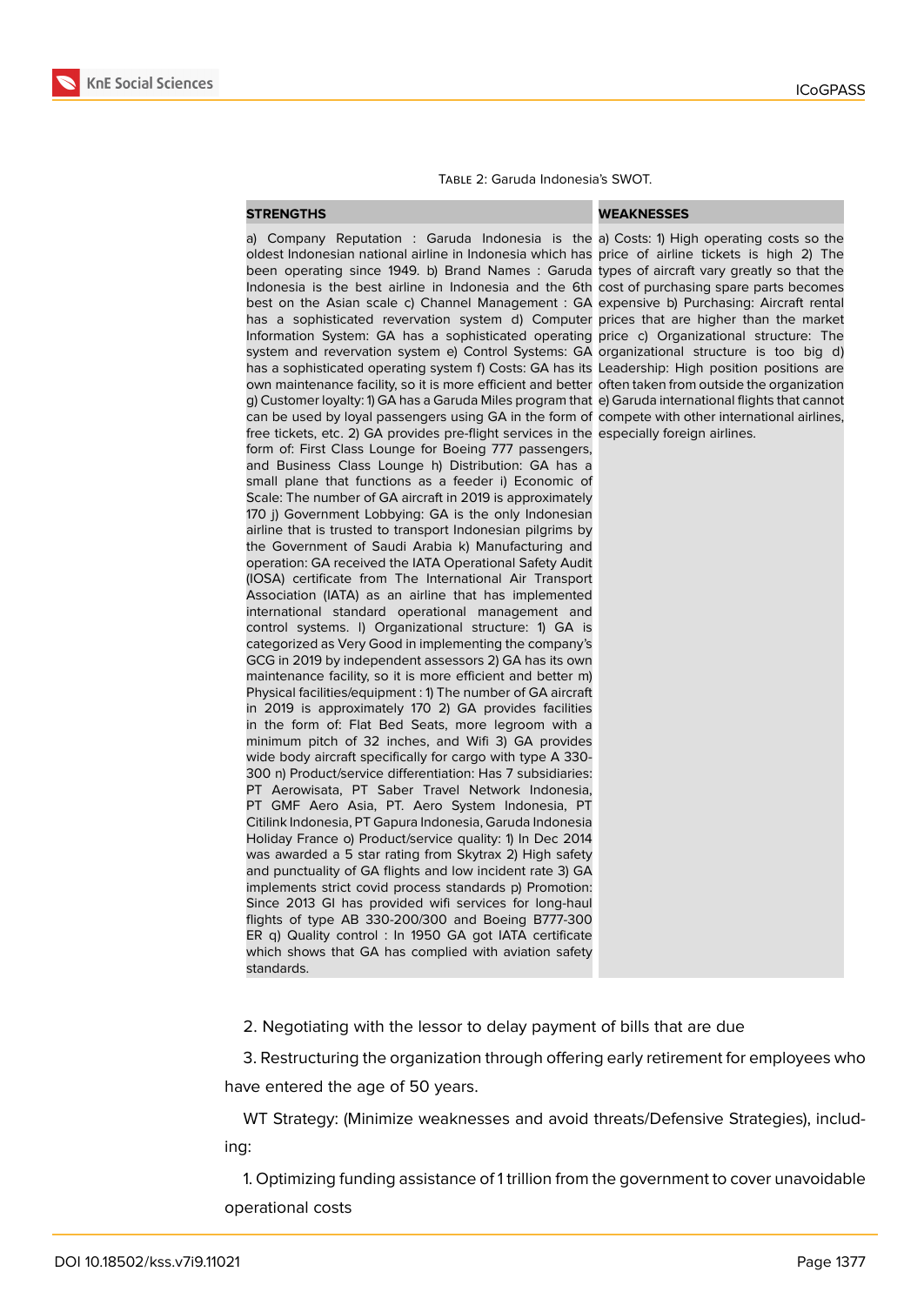

| L<br>∽<br>. .<br>۰,<br>۰. |  |
|---------------------------|--|
|---------------------------|--|

## **OPPORTUNITIES THREATS**

it can serve international routes.

a) Economic forces : There are other a) Economic forces: There are still many companies that want to advertise their people who choose to take cheaper products on Garuda planes b) Indus- planes b) Political/legal forces: There is trial forces: Cargo business in eastern an option for the government to lower Indonesia (Kalimantan to Papua in the the price of airline tickets to stimulate form of sea fish shipments) with the the tourism industry c) Industrial forces: digital shipping service KIRIM AJA c) There are other airlines operating with Political/legal forces: GI airlines have more competitive ticket prices: Lion, flight permits for Indonesian Hajj pil-Sriwijaya, WingsAir, Air Asia d) CABgrims from the Government of Saudi OTAGE policy that is detrimental to Arabia d) Social forces: GI is a member GA, namely a country has the right to of Sky Team Global Airline Alliance so restrict foreign airlines from serving their domestic flights. On the other hand, the existence of foreign airlines in the long term will kill local airlines.

- 2. Not rehiring retired pilots
- 3. Offer/sell aircraft to other airlines to cover losses
- 4. Extend the economic life of the aircraft
- ST strategy (Using strength to avoid threats), as follows:
- 1. Spraying aircraft with disinfectant regularly to increase public confidence
- 2. Implement stricter procedures

# **5. Conclusions**

As a state-owned business company, PT Garuda Indonesia really feels the impact of the COVID-19 pandemic for the sustainability of its business. Therefore, PT Garuda Indonesia implements various strategies to survive during this pandemic, by first looking at the company's strengths and weaknesses, which are the company's internal factors. Besides that, it also pays attention to the opportunities and challenges faced by the company, which are external factors that are no less important to consider.

In the face of the COVID-19 pandemic, Garuda Indonesia needs to continue to differentiate services, save on company operational costs and tighten health protocols. In terms of service differentiation, Garuda must strive for various sustainable business developments to improve business competitiveness. The business segment that has the most opportunity to be developed includes cargo services which need to be strengthened with various attractive promotions in order to attract customers to use Garuda's cargo services. In addition to strengthening cargo services, it is also necessary to improve private aircraft rental services to customers. In the future, PT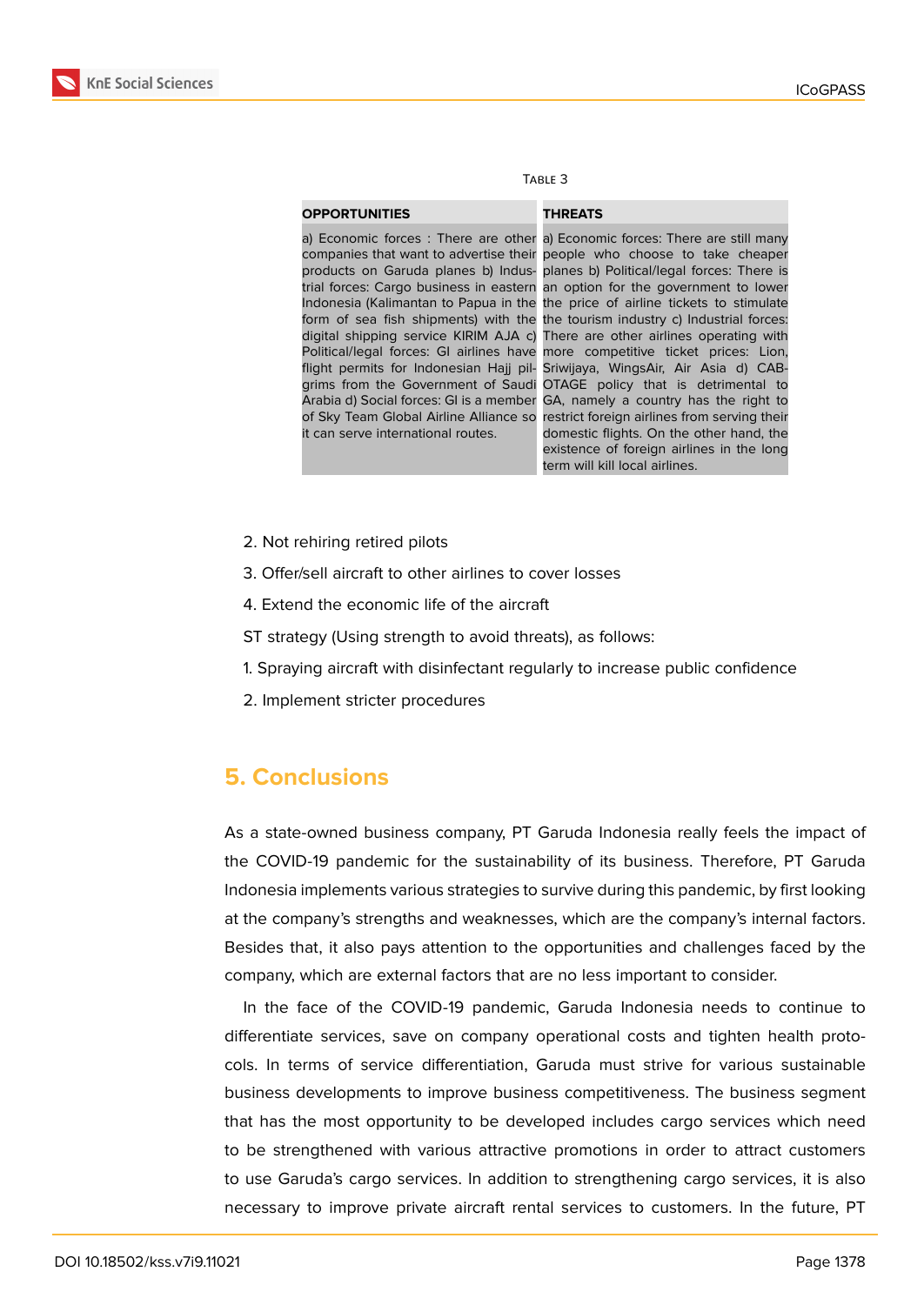

Garuda Indonesia needs to work together with the Ministry of Tourism to jointly revive the Indonesian tourism sector.

## **References**

- [1] Rosmadi ML. Penerapan strategi bisnis di masa pandemi covid-19. Jurnal IKRAITH-Ekonomika. 2021 Mar;4(1):122-127.
- [2] Sumarni Y. Penerapan strategi bisnis di masa pandemi Covid-19, Al-intaj: Jurnal ekonomi dan perbankan syariah. 2020 Sep;6(2):46-58.
- [3] Tanveer M, Bhaumik A, Hassan S, Ul Haq I. Covid-19 pandemic, outbreak educational sector and students online learning in Saudi Arabia. Journal of Entrepreneurship Education. 2020;23(3):23.
- [4] Jatmiko B, Udin U, Raharti R, Laras T, Ardhi KF. Strategies for MSMEs to achieve sustainable competitive advantage: The SWOT analysis. Journal of Asian Finance, Economics and Business. 2021 Feb;8(3):505-515.
- [5] Utami LR. Efek balance scorecard terhadap penentuan strategi perusahaan. Jurnal Bisnis dan Ekonomi ( JBE). 2017;24(1):62-74.
- [6] Emet G, Tat M. Swot analysis: A theoretical review. The Journal of International Social Research. 2017;10:994-1006.
- [7] Rodríguez-Antón JM, Alonso-Almeida M. COVID-19 impacts and recovery strategies: The case of the hospitality industry in Spain, sustainability. Switzerland: Licensee MDPI; 2020.
- [8] Bungin B. Analisis data penelitian kualitatif. Jakarta: PT Raja Grafindo Persada; 2003.288p.
- [9] Bungin B. Penelitian kualitatif. Jakarta: Kencana; 2007.302p.
- [10] Hamid D, Zainul A. Modul kebijakan bisnis. Tangerang Selatan: Universitas Terbuka; 2016.1.1-9.32p.
- [11] Manullang M. Pengantar bisnis. Jakarta: PT. Indeks; 2013.328p.
- [12] Moleong LJ. Metodologi penelitian kualitatif. Bandung: Remaja Rosdakarya; 2000.220p.
- [13] Sampurno S. Manajemen stratejik: Menciptakan keunggulan bersaing yang berkelanjutan. Yogyakarta: Gadjah Mada Unversity Press; 2013.279p.
- [14] Universitas Islam Indonesia. Strategi perusahaan untuk dapat bertahan di era new normal [internet]. 2020 July 30. Available from: https://www.uii.ac.id/strategiperusahaan-untuk dapat-bertahan-di-era-new-normal/.